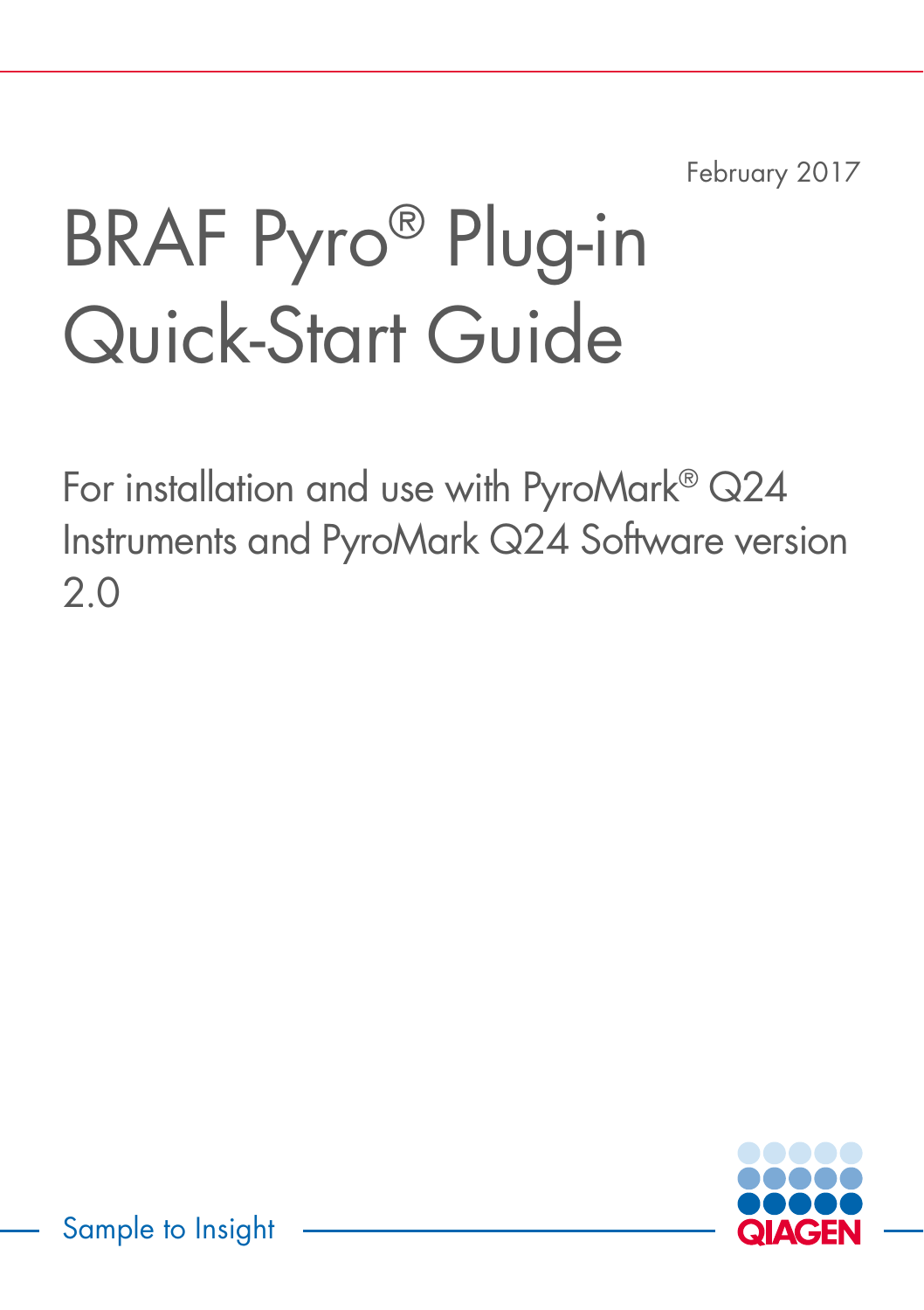# About the BRAF Pyro Plug-in

The BRAF Pyro Plug-in package contains the following:

- *BRAF Pyro Plug-in Quick-Start Guide*
- Two installation files
- Reference report for BRAF Pyro Plug-in functionality verification

Note: The BRAF Pyro Plug-in is intended to be used only in combination with the dedicated BRAF Pyro Kits indicated for applications described in the respective BRAF Pyro Kit handbooks.

# Installation of the BRAF Pyro Plug-in

Important: The BRAF Pyro Plug-in must be installed on PyroMark Q24 instruments with PyroMark Q24 Software version 2.0.

- 1. Close the PyroMark Q24 Software 2.0 if it is open.
- 2. Open the installation \*.zip file and extract the files.
- 3. Double-click the setup.exe file.
- 4. Follow the instructions in the dialog boxes that appear.
- 5. Start the PyroMark Q24 Software 2.0. The BRAF Pyro Plug-in Report now appears under "AQ Add On Reports/BRAF" in the "Reports" menu in AQ mode.
- 6. Verify the Plug-in functionality (see "Verification of the Plug-in functionality" below).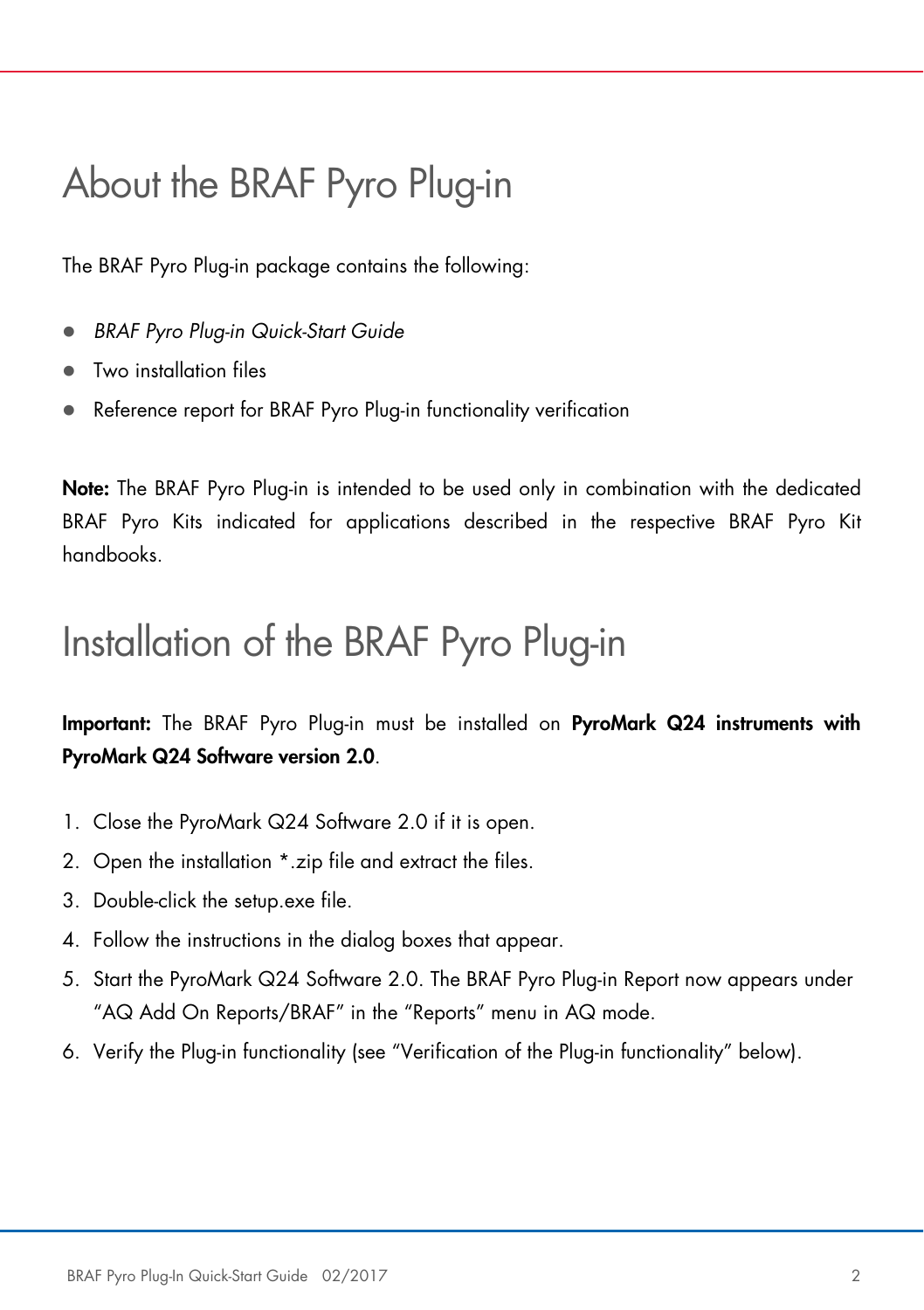# Verification of the BRAF Pyro Plug-in functionality

Important: The verification should be performed each time new software is installed or upgraded on the computer.

The following steps describe how to verify that the software is working correctly and has not been affected by any changes to the computer.

- 1. Open the BRAF Example run under "Shortcuts/Example Files/PyroMark Runs/BRAF" in the shortcut browser.
- 2. Perform a "BRAF" analysis for all wells as described in "Analysis of a PyroMark Q24 Run" below.
- 3. Compare the results with the reference report. If the results are identical, correct function of the BRAF Plug-in is confirmed.

### Analysis of a PyroMark Q24 Run

Important: The Plug-in will report the mutation (Table 1) that best matches the observed Pyrogram.

Important: Some addressed mutations in codon 600 as well as codons 469–469 might not be precisely distinguished at mutation levels below 10%.

The following steps describe the mutation analysis of a finished BRAF run using the BRAF Pyro Plug-in.

1. Insert the USB stick containing the processed run file into the computer's USB port.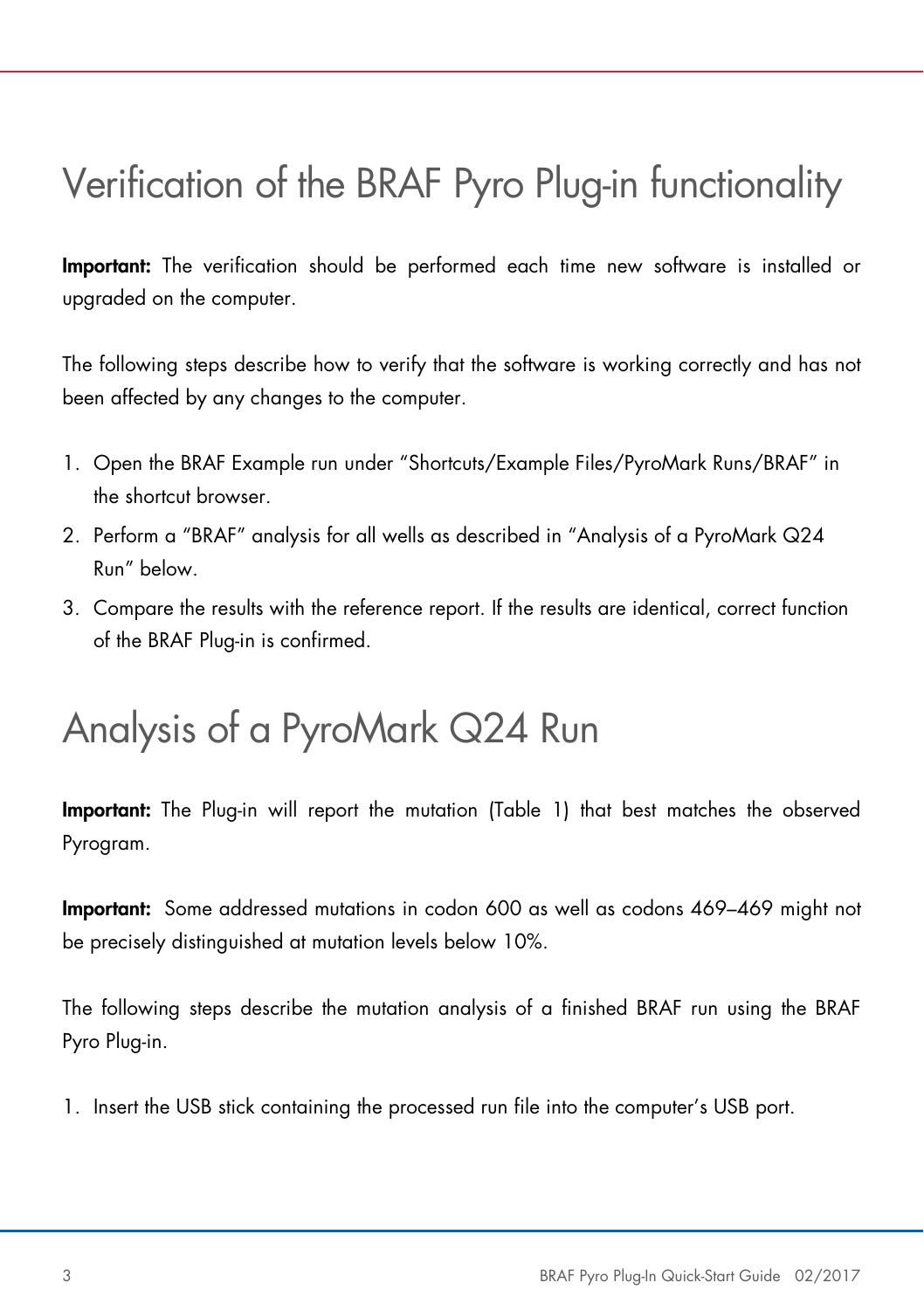- 2. Move the run file from the USB stick to the desired location on the computer using Windows® Explorer.
- 3. Open the run file in the AQ mode of PyroMark Q24 Software either by selecting "Open" in the "File" menu or by double-clicking the file  $(\bullet)$  in the shortcut browser.
- 4. Select "AQ Add On Reports/BRAF" from "Reports" in the menu (Figure 1).



Figure 1. Mutation analysis of a finished BRAF run using the BRAF Pyro Plug-in.

5. The wells will automatically be analyzed for all mutations listed in Table 1. The results for both the BRAF codon 600 and BRAF codon 464–469 assay will be presented in an overview table (Figure 2), followed by detailed results comprising Pyrograms® and analysis quality.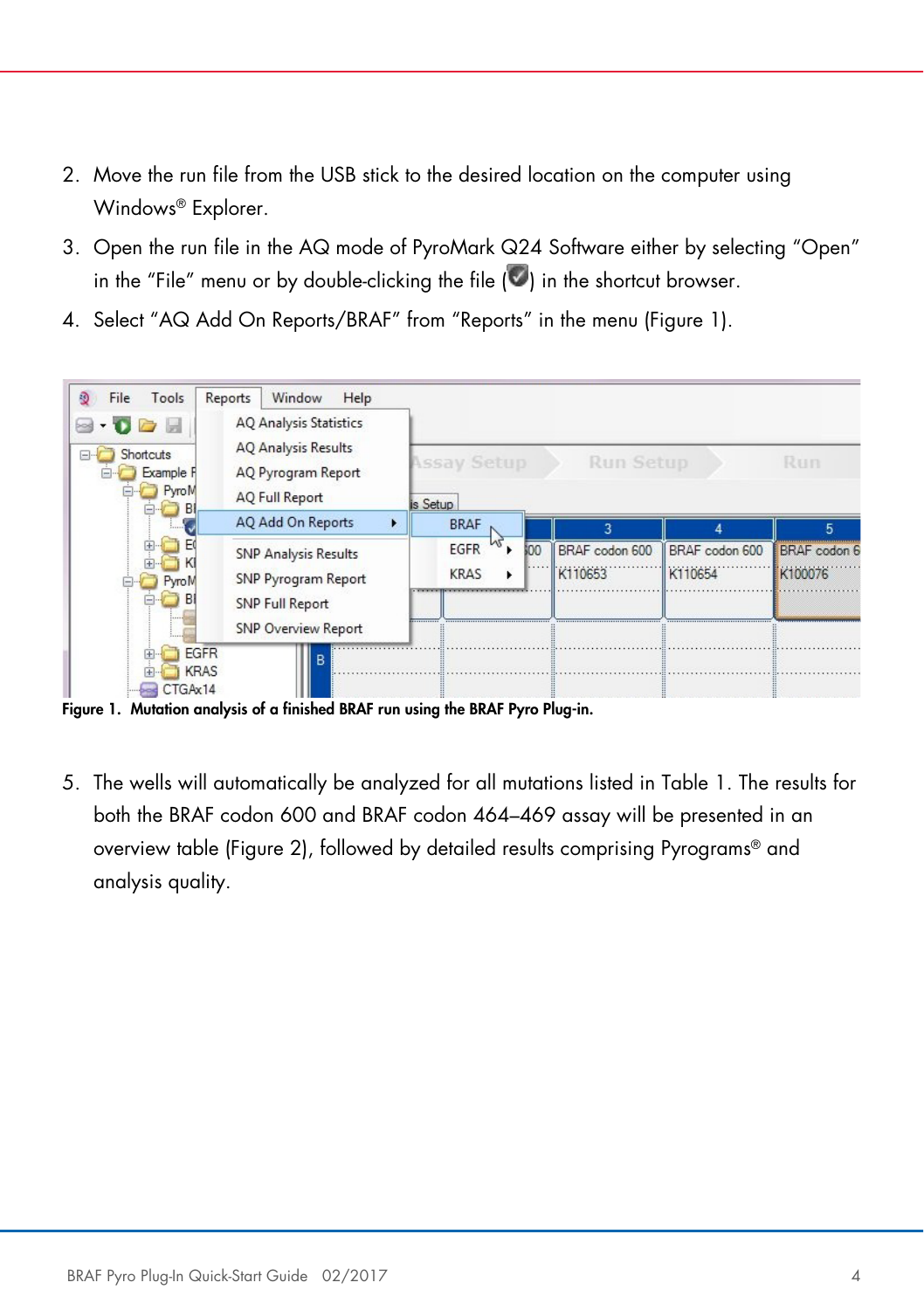| Nucleic acid<br>substitution | Amino acid<br>substitution | LOD (% units)<br>LOB (% units) |               | COSMIC ID* (V70) |  |
|------------------------------|----------------------------|--------------------------------|---------------|------------------|--|
| BRAF codon 600               |                            |                                |               |                  |  |
| 1799T > A                    | <b>V600E</b>               | 0.4                            | 2.4           | 476              |  |
| 1799T>G                      | <b>V600G</b>               | 0.1                            | $2.1(5)^{t}$  | 6137             |  |
| 1799T>C                      | <b>V600A</b>               | 0.2                            | $2.2 (7)^{+}$ | 18443            |  |
| 1798G>A                      | <b>V600M</b>               | 0.4                            | 2.4           | 1130             |  |
| 1799_1800TG>AA               | V600Ecomplex               | 0.4                            | 2.4           | 475              |  |
| 1799 1800TG>AT               | <b>V600D</b>               | 2.3                            | 4.3           | 477              |  |
| 1798_1799GT>AA               | <b>V600K</b>               | 0.1                            | 2.1           | 473              |  |
| 1798 1799GT>AG               | <b>V600R</b>               | 0.2                            | 2.2           | 474              |  |
| BRAF codons 464-469          |                            |                                |               |                  |  |
| 1406G>A                      | G469E                      | 1.1                            | 3.1           | 461              |  |
| 1406G>C                      | G469A                      | 1.2                            | 3.8           | 460              |  |
| 1406G>T                      | G469V                      | 1.1                            | 3.1           | 459              |  |
| 1405_1406GG>TC               | G469S                      | 1.5                            | 3.5           | 458              |  |
| 1397G>A                      | G466E                      | 4.1                            | 8.6           | 453              |  |
| 1397G>T                      | G466V                      | 1.3                            | 3.3           | 451              |  |
| 1391G > A                    | G464E                      | 1.3                            | 3.4           | 449              |  |
| 1391G > T                    | G464V                      | 0.3                            | 2.3           | 450              |  |

Table 1. Mutations analyzed by the BRAF Pyro Plug-in

\* From the Catalogue of Somatic Mutations in Cancer, available online at the Sanger Institute at www.sanger.ac.uk/genetics/CGP/cosmic/.

† Lowest mutation level in a sample resulting in a measured frequency ≥LOD.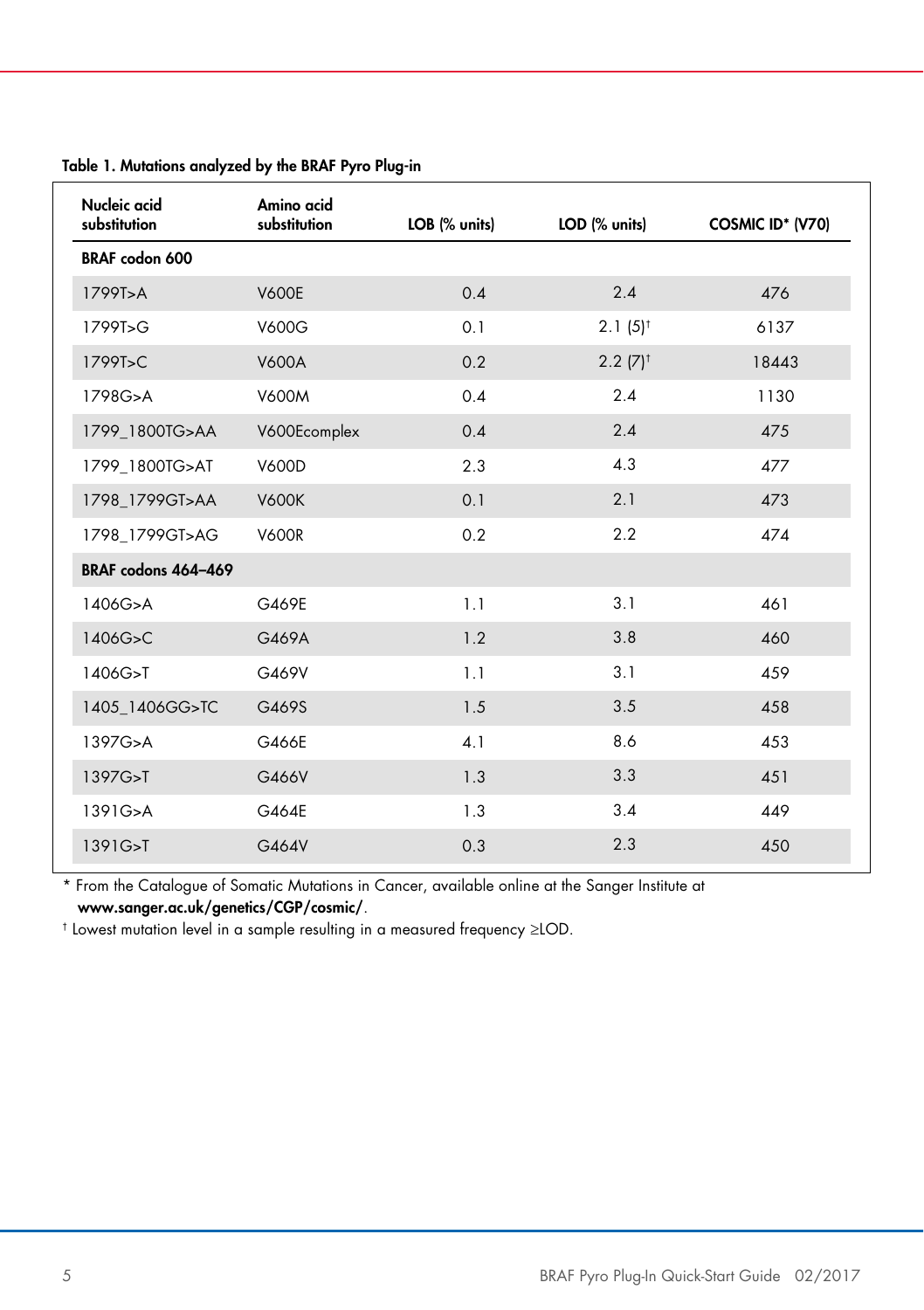| Well                                 | <b>Assay Name</b> | <b>Sample ID</b> | <b>Result</b>                | Frequency<br>[% units] | <b>Nucleotide</b><br><b>Substitution</b> | <b>Amino Acid</b><br><b>Substitution</b> | Info       |
|--------------------------------------|-------------------|------------------|------------------------------|------------------------|------------------------------------------|------------------------------------------|------------|
| A1                                   | Codon 600         | WT control       | No mutation detected         |                        |                                          |                                          |            |
| A2                                   | Codon 600         | K110652          | Potential low level mutation | 4.8                    | 1799T>A                                  | <b>V600E</b>                             | $\sqrt{1}$ |
| A <sub>3</sub>                       | Codon 600         | K110653          | No mutation detected         |                        |                                          |                                          |            |
| A4                                   | Codon 600         | K110654          | Mutation                     | 34.6                   | 1798 1799GT>AG                           | <b>V600R</b>                             |            |
| A5                                   | Codon 600         | K100076          | Mutation                     | 26.4                   | 1798 1799GT>AA                           | <b>V600K</b>                             |            |
| A <sub>6</sub>                       | Codon 600         | K110282          | No mutation detected         |                        |                                          |                                          |            |
| A8                                   | Codon 600         | <b>NTC</b>       | <b>Failed Analysis</b>       |                        |                                          |                                          | $\sqrt{ }$ |
| C1                                   | Codons 464 to 469 | WT control       | No mutation detected         |                        |                                          |                                          |            |
| C <sub>2</sub>                       | Codons 464 to 469 | K110652          | No mutation detected         |                        |                                          |                                          |            |
| C <sub>3</sub>                       | Codons 464 to 469 | K110653          | Mutation                     | 29.0                   | 1406G>T                                  | G469V                                    |            |
| C4                                   | Codons 464 to 469 | K110654          | No mutation detected         |                        |                                          |                                          |            |
| C <sub>5</sub>                       | Codons 464 to 469 | K100076          | No mutation detected         |                        |                                          |                                          |            |
| C6                                   | Codons 464 to 469 | K110282          | Mutation                     | 27.8                   | 1391G > A                                | G464E                                    |            |
| $\overline{\text{C8}}$<br>$\sqrt{2}$ | Codons 464 to 469 | <b>NTC</b>       | <b>Failed Analysis</b>       |                        |                                          |                                          | Æ          |

#### **Summary**

See detailed results below.

NOTE: The result must be validated by comparing the observed peaks with the expected peak heights displayed as grey bars. For further information about data evaluation and result interpretation please refer to the handbook.

Figure 2. Example results summary from a BRAF Pyro Plug-in analysis.

# Interpretation of results and detection of low-level mutations

It is strongly recommended that a wild-type sample is included in every run for comparison and as a control for background levels.

Important: A "Check" or "Failed" quality assessment can be caused by an unexpected pattern of peaks. This may indicate an unexpected mutation which is not analyzed by the Plug-in Report. These samples should be analyzed manually using the PyroMark Q24 Software with the consideration that they may contain unexpected mutations. See the appropriate BRAF Pyro Kit handbook for details.